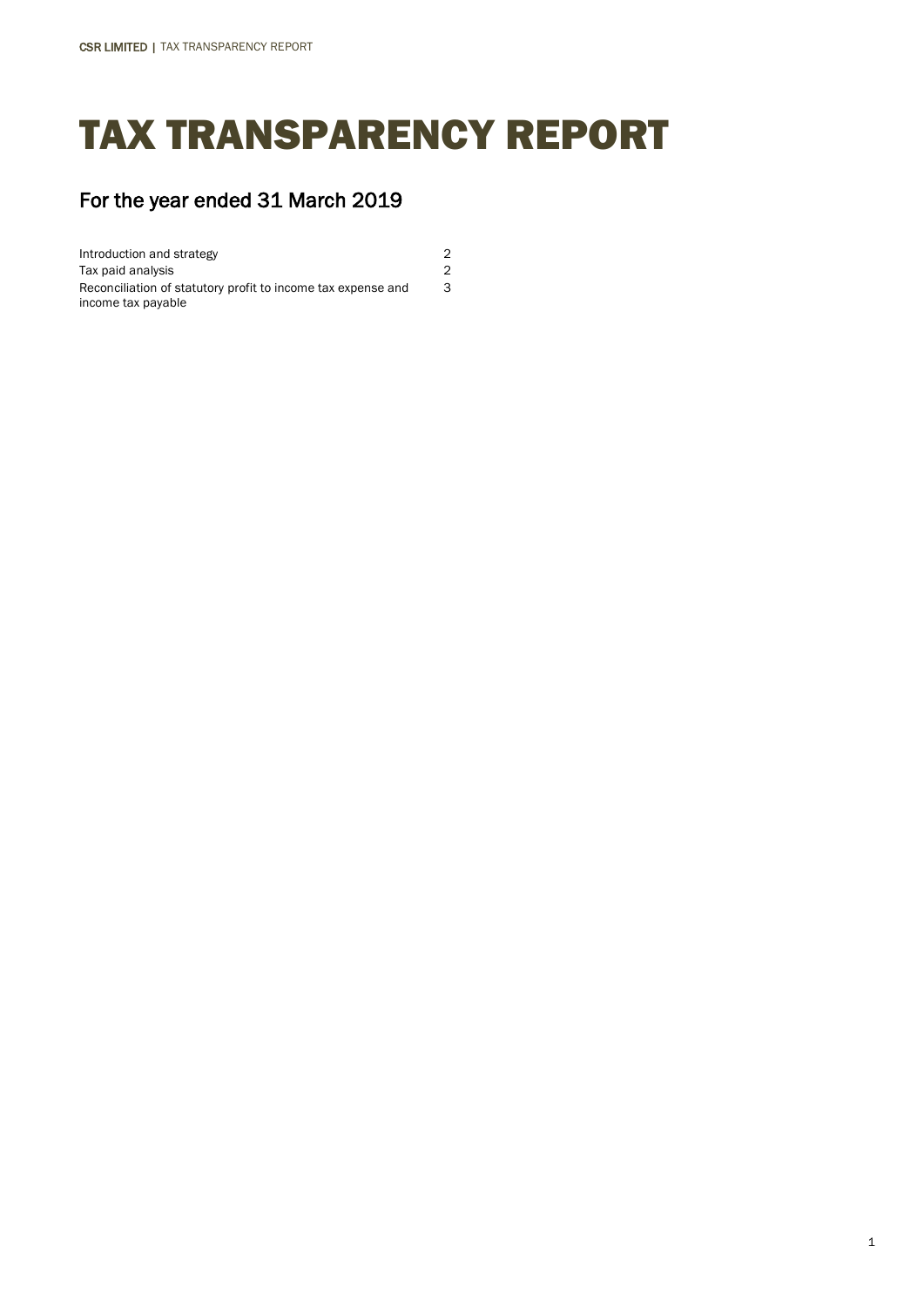#### Introduction and strategy

CSR Limited is a leading provider of building products to the residential and commercial construction industry.

CSR Limited is listed on the Australian Securities Exchange and has a strong commitment to risk management and corporate governance. The Board's Risk and Audit Committee place a high emphasis on the management of risk. Early engagement with tax advisers and tax authorities is undertaken to fully comply with tax obligations. As such, tax compliance is given utmost importance and all material tax obligations are up to date for the group.

CSR carries out operations in Australia and New Zealand. The Australian wholly owned entities form a tax consolidated group where CSR Limited is the head entity. Our offshore related party dealings are immaterial in the context of the overall financial result of CSR.

This tax transparency report sets out relevant tax information for CSR Limited and its controlled entities (CSR group or CSR) for the year ended 31 March 2019 (YEM19) with comparatives for 31 March 2018 (YEM18).

## Tax paid analysis

The majority of CSR's taxes are paid in Australia. This is in line with the majority of CSR's business operations being in Australia. In addition to company tax, CSR pays fringe benefits tax (FBT), payroll tax, property taxes, stamp duty on asset transactions and other taxes. In addition, CSR collects and pays 'pay as you go withholding' (PAYGW) taxes on behalf of its employees, goods and services tax (GST) and withholding taxes.

CSR also has business operations in New Zealand and pays taxes in this jurisdiction.

Provided below is a summary of the taxes paid, collected and remitted by CSR to Australian and New Zealand tax authorities during the financial year ended 31 March 2019.

| \$million           | <b>Australia</b> | <b>New Zealand</b> | <b>Total</b> |
|---------------------|------------------|--------------------|--------------|
| <b>Tax Type</b>     |                  |                    |              |
| On own behalf       |                  |                    |              |
| Company tax         | 12.0             | 0.1                | 12.1         |
| FBT                 | 2.9              | 0.4                | 3.3          |
| Payroll tax         | 23.1             |                    | 23.1         |
| Land tax            | 5.7              |                    | 5.7          |
| Stamp duty          | 0.1              |                    | 0.1          |
| On behalf of others |                  |                    |              |
| <b>GST</b>          | 51.3             | 8.8                | 60.1         |
| <b>PAYGW</b>        | 105.7            | 8.1                | 113.8        |
| Total               | 200.8            | 17.4               | 218.2        |

 Company tax – based on the tax paid to the relevant tax authorities by CSR

- Fringe benefits tax –paid on benefits provided to staff
- Payroll tax –paid on CSR's employment costs
- Land tax tax paid on the ownership of land
- Stamp duty paid on the acquisition of assets
- GST net GST collected by CSR (GST collected on sales and GST on imports less GST paid on business inputs)
- PAYGW employee income tax remitted to the relevant tax authority on remuneration paid by CSR to its employees and others



1 Other taxes include FBT, land tax and stamp duty.



1 Other taxes include FBT.